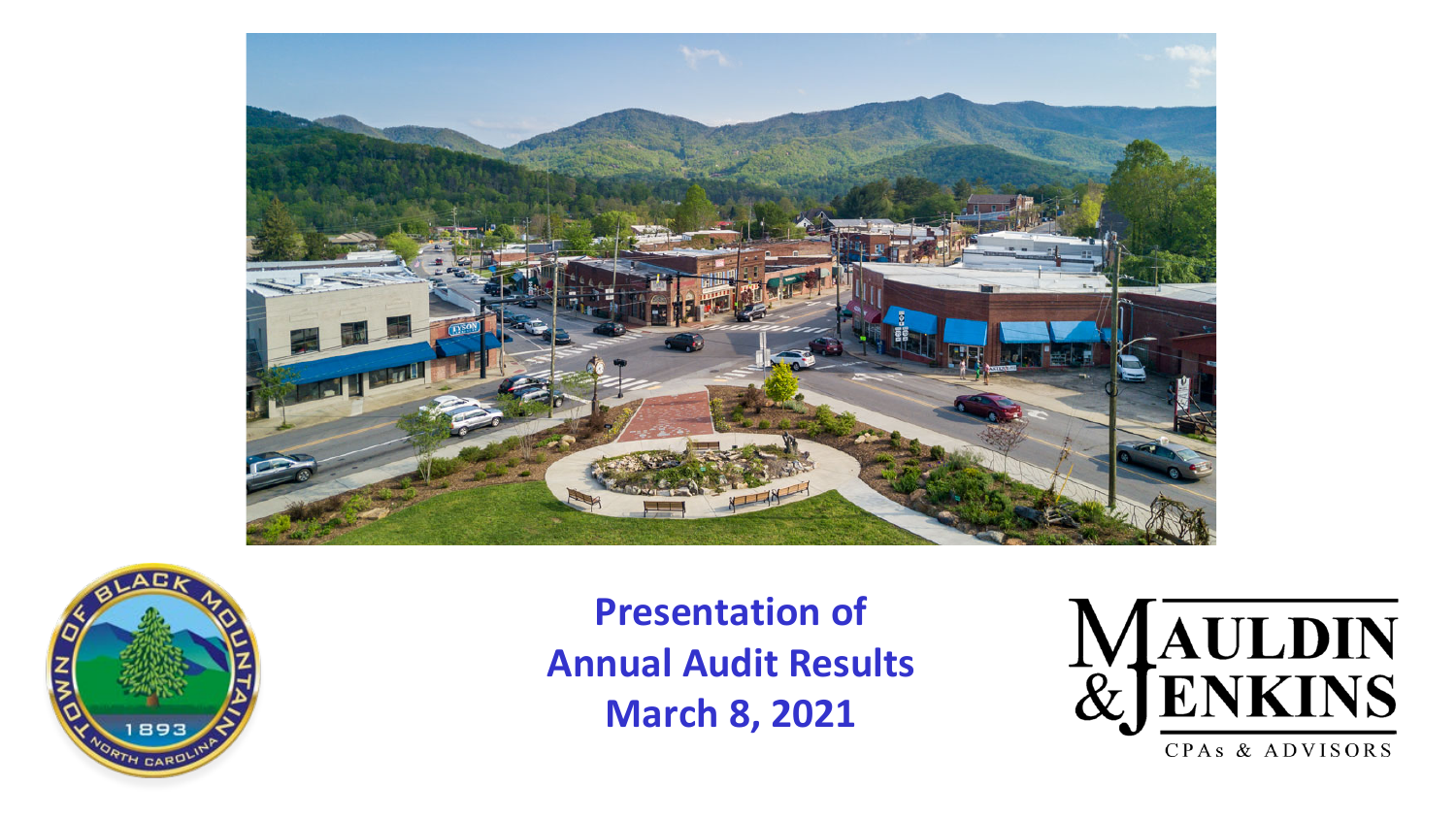# **AULDIN** CPAs & ADVISORS

### **Meeting Agenda**

- **Engagement Team**
- Results of the 2020 Audit
- $\blacksquare$  Financial Trends
- Comments, Recommendations, and Other Issues
- **Questions**



*Presentation of Annual Audit Results March 8, 2021*

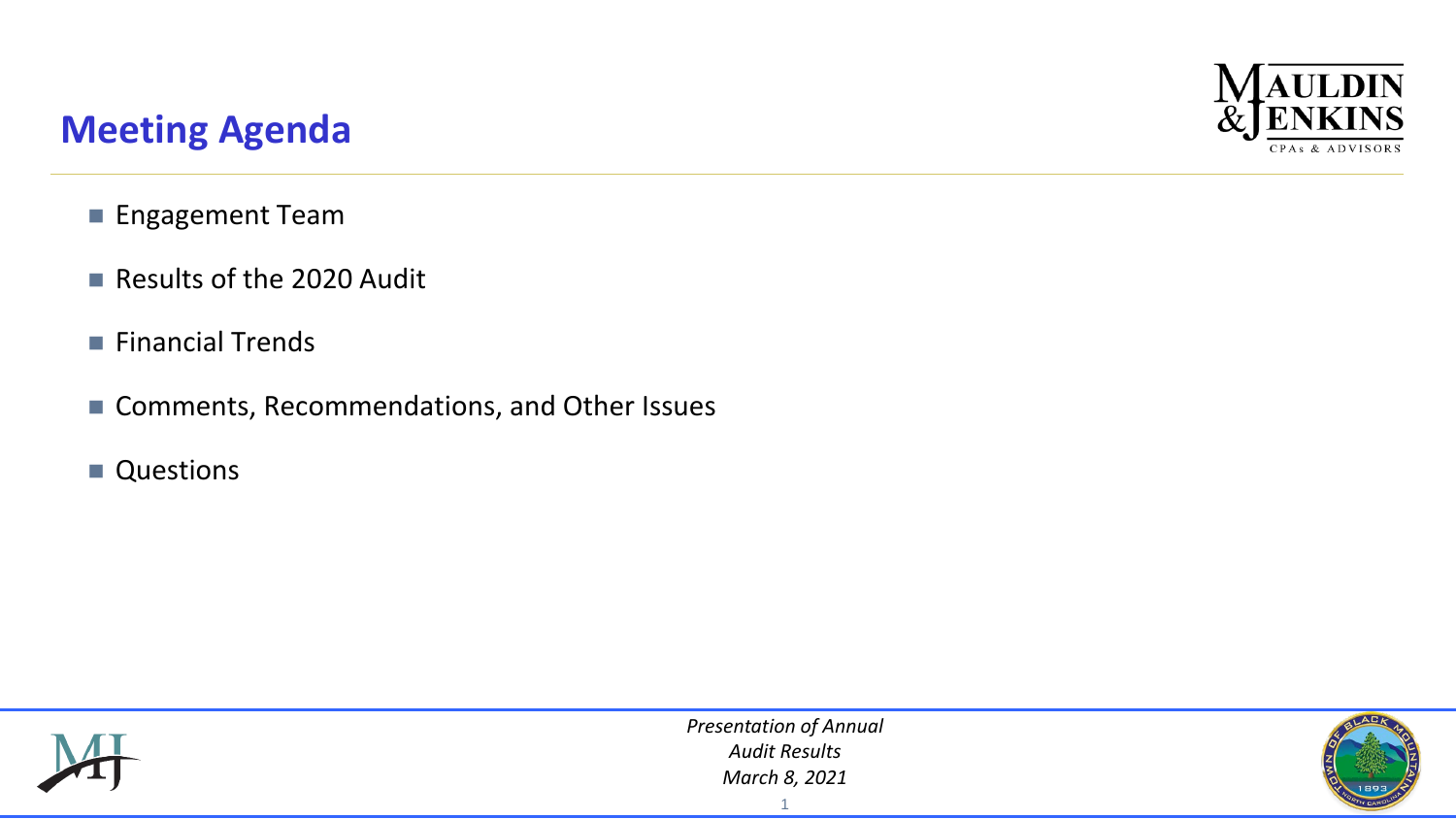

### **Engagement Team**



### **Engagement Team Leaders**

- Tim Lyons, CPA, CGMA Engagement Lead Partner
- Kyle Slovick, CPA Senior Associate (In-Charge)
- James Bence, CPA Engagement Quality Control Review Partner



*Presentation of Annual Audit Results March 8, 2021*

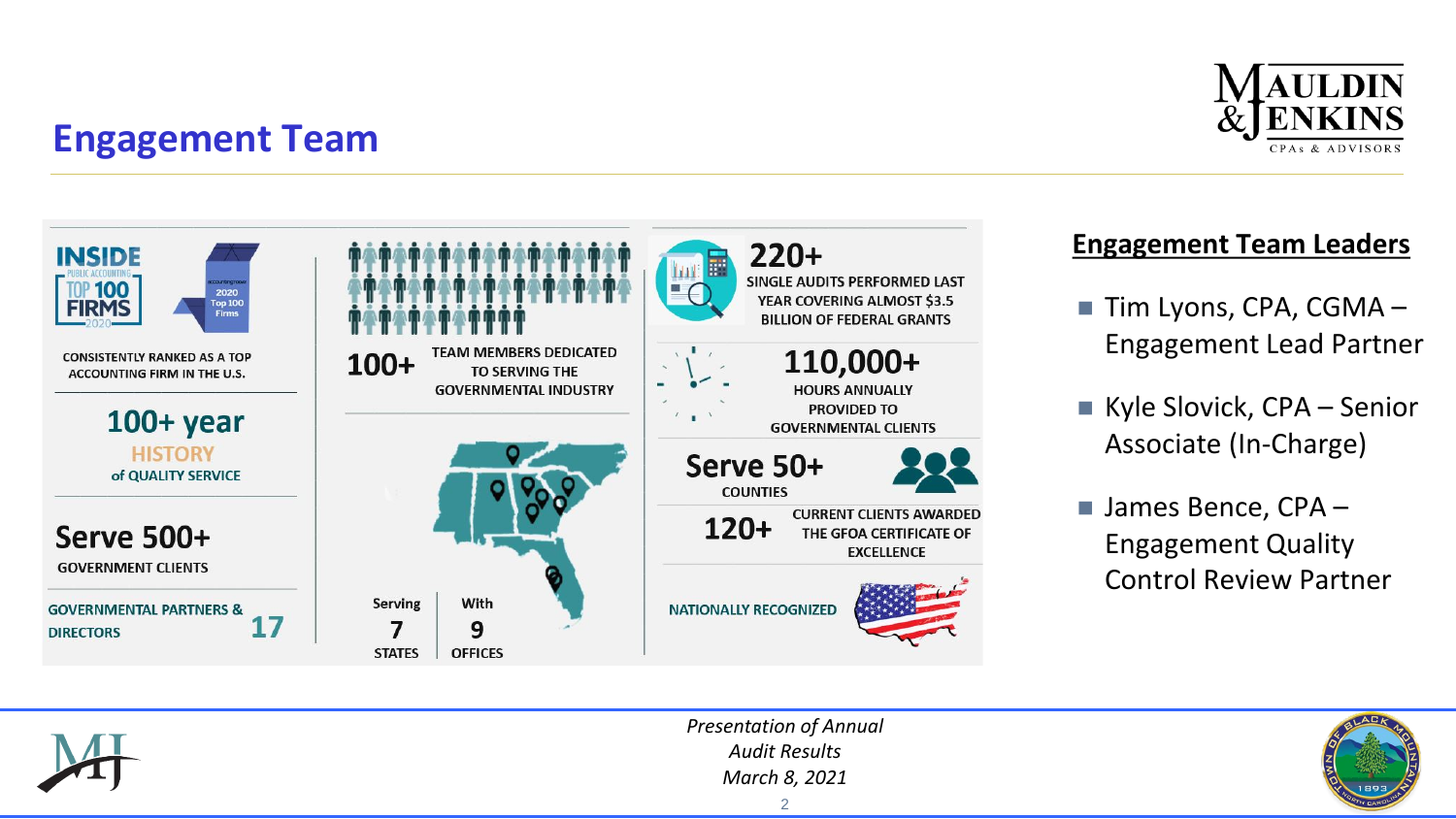

### **Results of 2020 Audit**

- Our Responsibility Under Auditing Standards Generally Accepted in the United States of America (GAAS) and *Government Auditing Standards* (GAS)
	- Our audit was performed in accordance with GAAS and GAS.
	- We considered the internal control structure for the purpose of expressing our opinion on the Town's basic financial statements and not for the purpose of providing assurance on the internal control structure.
	- Our objective is to provide reasonable—not absolute—assurance that the basic financial statements are free from material misstatement.
	- The basic financial statements are the responsibility of the Town's management.
- Report on 2020 Basic Financial Statements
	- Unmodified ("clean") opinion on basic financial statements.
	- Presented fairly in accordance with accounting principles generally accepted in the United States of America (GAAP).
	- Our responsibility does not extend beyond financial information contained in our report.
- Report on Internal Controls Over Financial Reporting and on Compliance in Accordance with GAS
	- One (1) material weakness in the Town's internal control over financial reporting.
	- No instances of noncompliance reported.



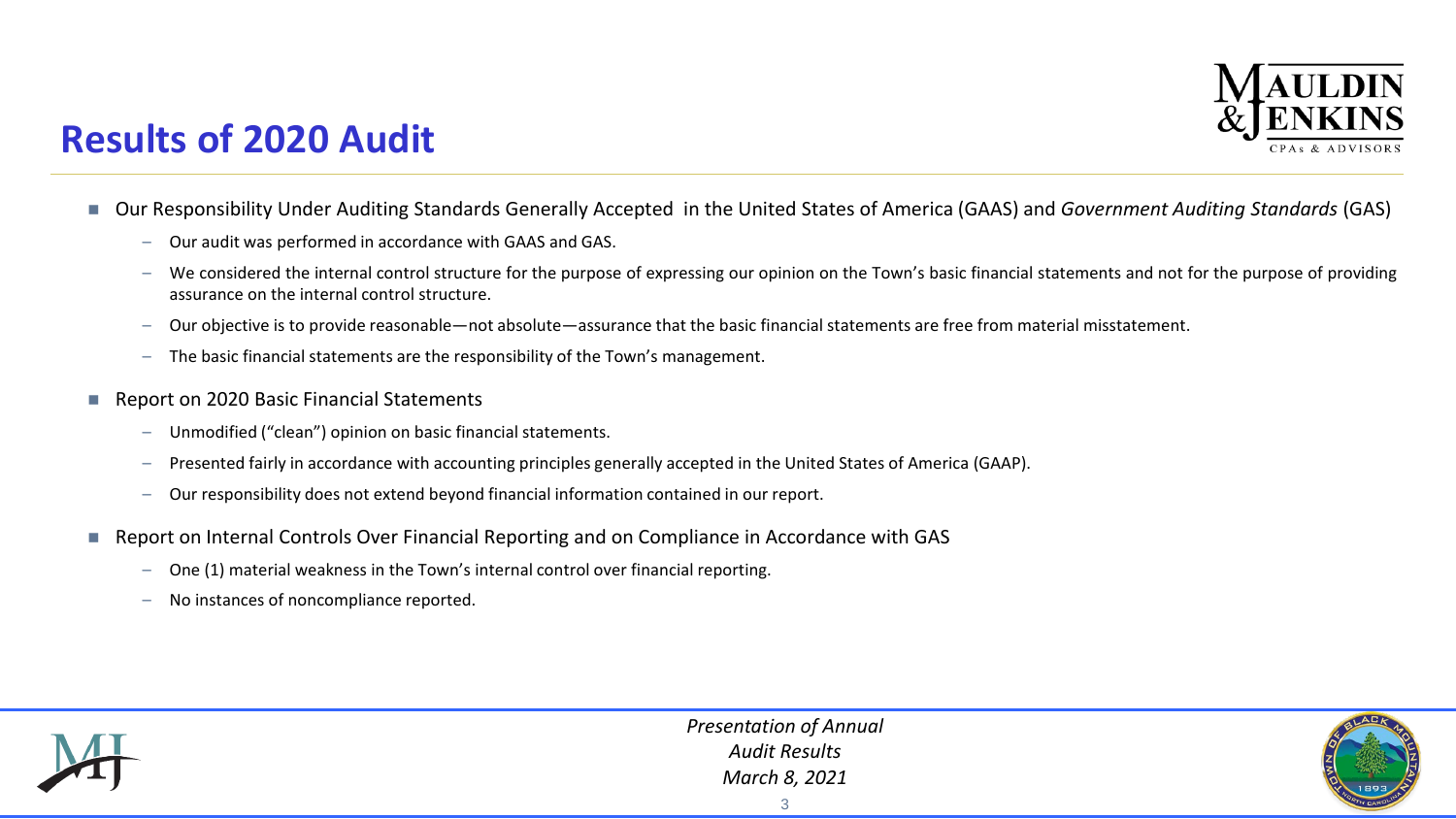

## **Results of 2020 Audit (Continued)**

#### **Finding 2020-001: Segregation of Duties**

- Segregation of duties is an important concept in a sound internal control environment. Although the size of the Town's staff is an impediment, it is important that certain incompatible duties be assigned to different individuals and/or compensating controls be implemented. The following are areas where we noted a lack of segregation of duties in the Town's financial operations:
	- The accounts payable position has access and authority over all stages of the disbursement process. This position has the ability to create purchase orders, is responsible for reconciling the purchase orders to the incoming invoices, is responsible for generating and printing the checks, and is responsible for reconciling the cleared checks from the bank statements each month.
	- Manual journal entries can be initiated, approved, and posted by the same individual.
	- The monthly bank reconciliations can be performed and reviewed by the same individual.
- Failure to properly segregate duties or implement compensating controls can lead to misappropriation of funds or abuse of the system that could go undetected. We recommend the Town segregate duties and/or implement compensating controls in the key areas noted above.



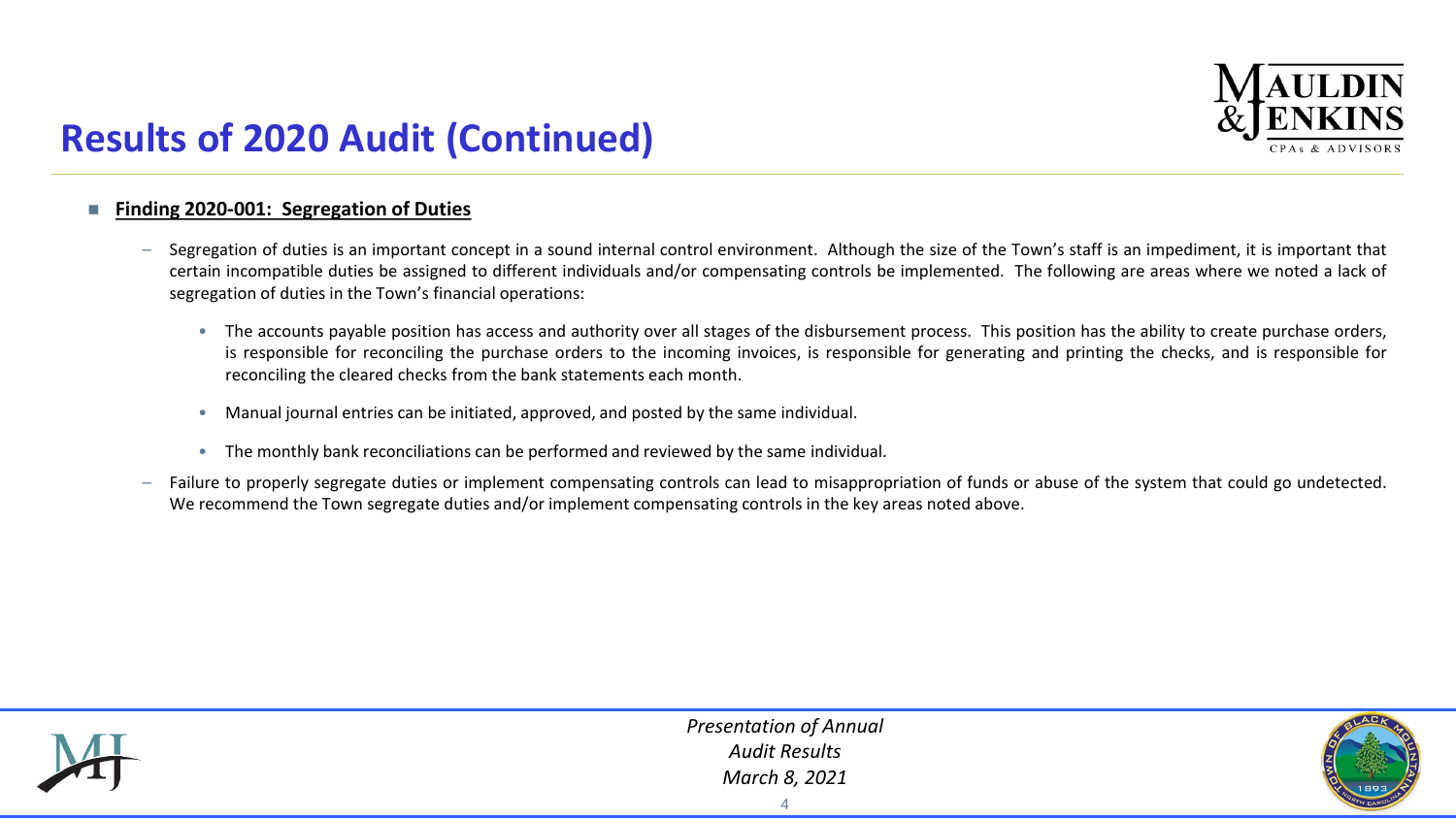

## **Required Communications**

- Significant Accounting Policies
	- The significant accounting policies used by the Town are described in Note 1 to the basic financial statements.
	- The Town was not required to implement any new accounting standards in the current year's report.
	- In considering the policies used by the Town, we noted they are in accordance with generally accepted accounting principles and similar government organizations with no significant new policies or qualitative aspects of its policies. The Town is not involved in any controversial or emerging issues for which guidance is not available.
- Management Judgment/Accounting Estimates
	- The Town uses various estimates as part of its financial reporting process including the useful lives of the Town's capital assets and actuarial assumptions related to its pension (LGERS and LEOSSA) and other postemployment benefit (OPEB) obligations.
	- Management's estimates used in preparation of the financial statements were deemed reasonable in relation to the financial statements taken as a whole. We considered this information and the qualitative aspects of management's calculations in evaluating the Town's significant accounting estimates.



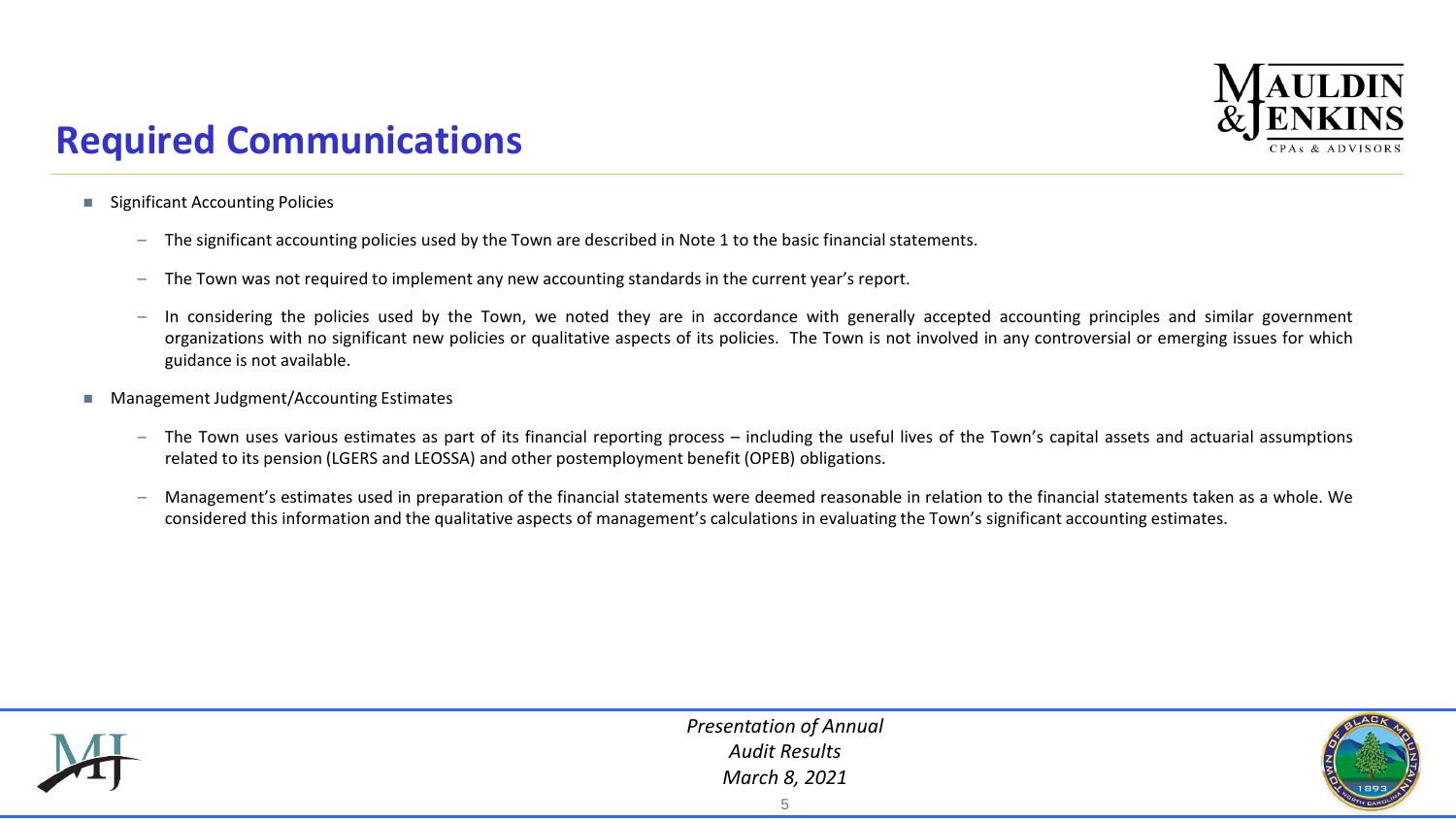

## **Required Communications (Continued)**

- **Financial Statement Disclosures** 
	- The footnote disclosures to the financial statements are also an integral part of the financial statements and the process used by management to accumulate the information included in the disclosures was the same process used in accumulating the statements. The overall neutrality, consistency, and clarity of the disclosures was considered as part of our audit.
- Relationship with Management
	- We received full cooperation from the Town's management and staff.
	- There were no disagreements with management on accounting issues or financial reporting matters.
- **Audit Adjustments** 
	- There were several adjustments posted to the trial balances provided to us by the Town for audit; however, the majority of these entries were provided to us by the Town and were not considered audit adjustments.
	- There were no passed audit adjustments.
- Representation from Management
	- We requested written representations from management relating to the accuracy of information included in the financial statements and the completeness and accuracy of various information requested by us, during the audit. Management provided those written representations without a problem.



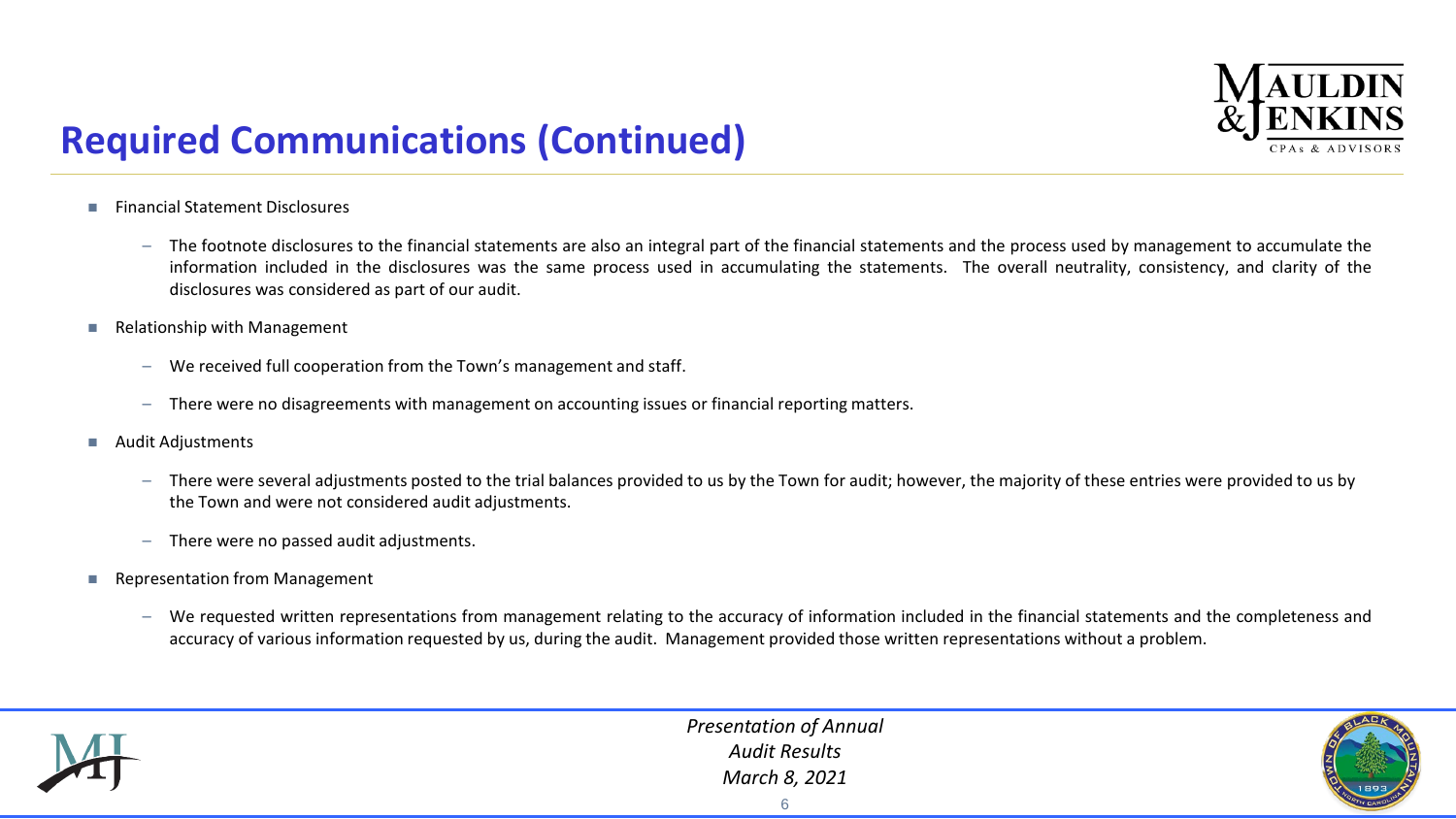

## **Required Communications (Continued)**

- Consultation with Other Accountants
	- To the best of our knowledge, management has not consulted with, or obtained opinions from, other independent accountants during the year, nor did we face any issues requiring outside consultation.
- Significant Issues Discussed with Management
	- There were no significant issues discussed with management related to business conditions, plans, or strategies that may have affected the risk of material misstatement of the financial statements.
- **Information in Documents Containing Audited Financial Statements** 
	- Our responsibility for other information in documents containing the Town's basic financial statements and our report thereon does not extend beyond the information identified in our report. If the Town intends to publish or otherwise reproduce the financial statements and make reference to our firm, we must be provided with printers' proof for our review and approval before printing. The Town must also provide us with a copy of the final reproduced material for our approval before it is distributed.
- Auditor Independence
	- In accordance with AICPA professional standards, M&J is independent with regard to the Town and its financial reporting process.
	- There were no fees paid to M&J for management advisory services during fiscal year 2020 that might effect our independence as auditors.



*Presentation of Annual Audit Results March 8, 2021*

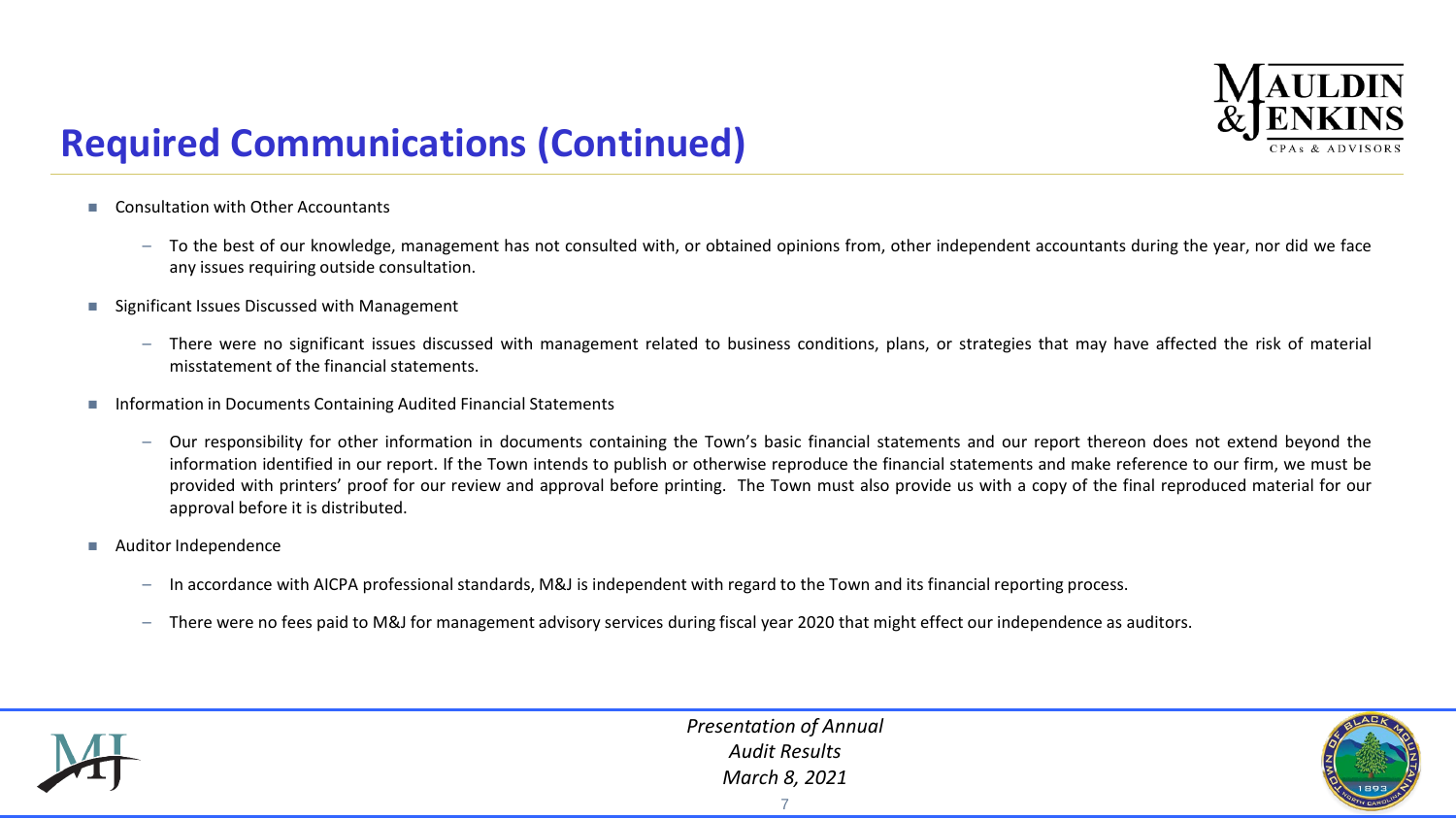### **Financial Trends – General Fund Revenues and Expenditures**



# **AULDIN** CPAS & ADVISORS

#### **Major Trends**

- **Significant proceeds from** sale of land (approx. \$560,000).
- **Expenditures largely flat** from fiscal year 2019 to fiscal year 2020.



*Presentation of Annual Audit Results March 8, 2021*

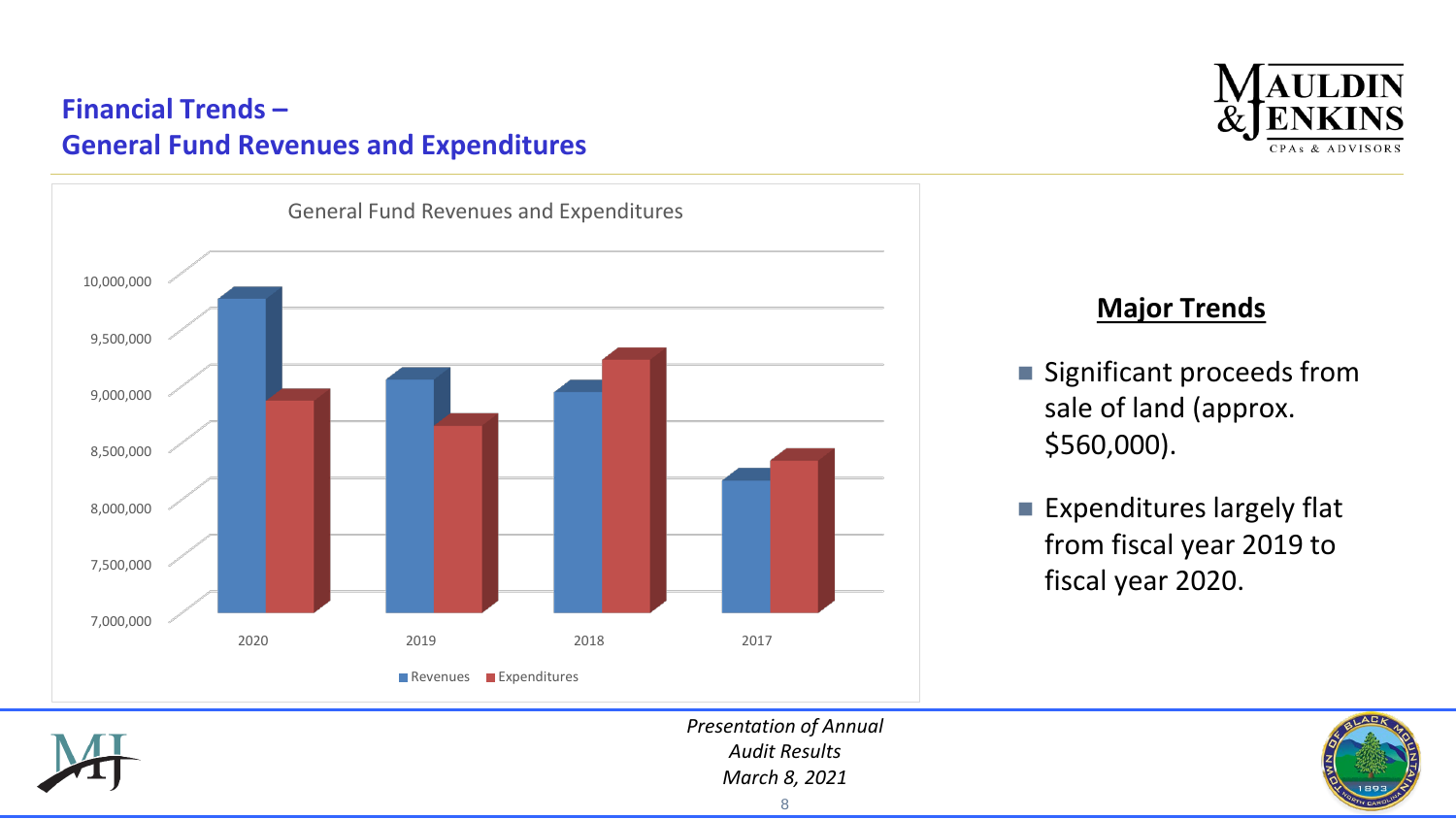### **Financial Trends – Fund Balance (General Fund)**





#### **Fund Balance / Expenditures**

- **2020: 63% (39% unassigned)**
- 2019: 69% (32% unassigned)
- **2018: 69% (31% unassigned)**
- **2017: 65% (35% unassigned)**
- **2016: 61% (39% unassigned)**



*Presentation of Annual Audit Results March 8, 2021*

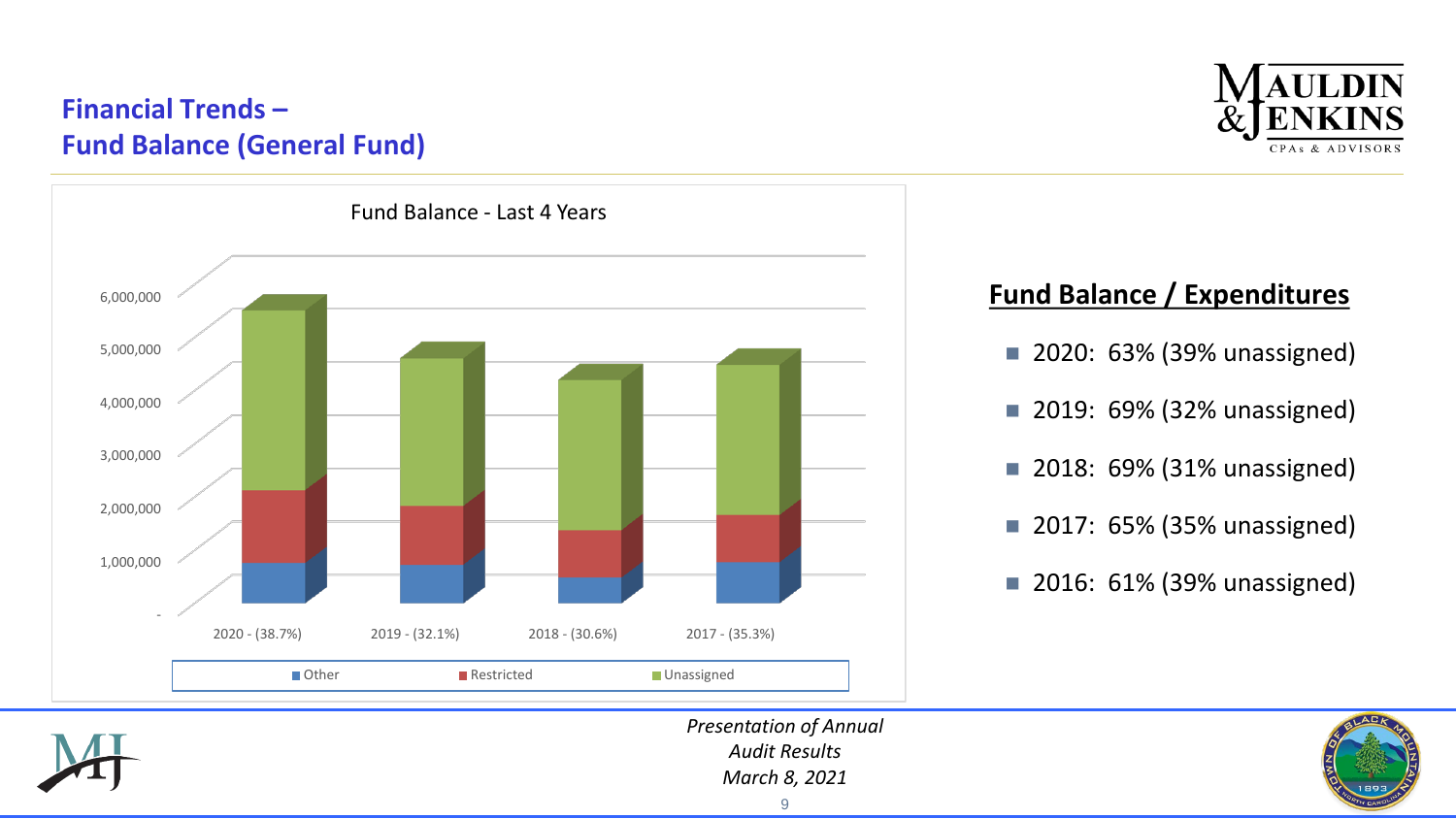### **Financial Trends – Proprietary Fund Operations**







*Presentation of Annual Audit Results March 8, 2021*

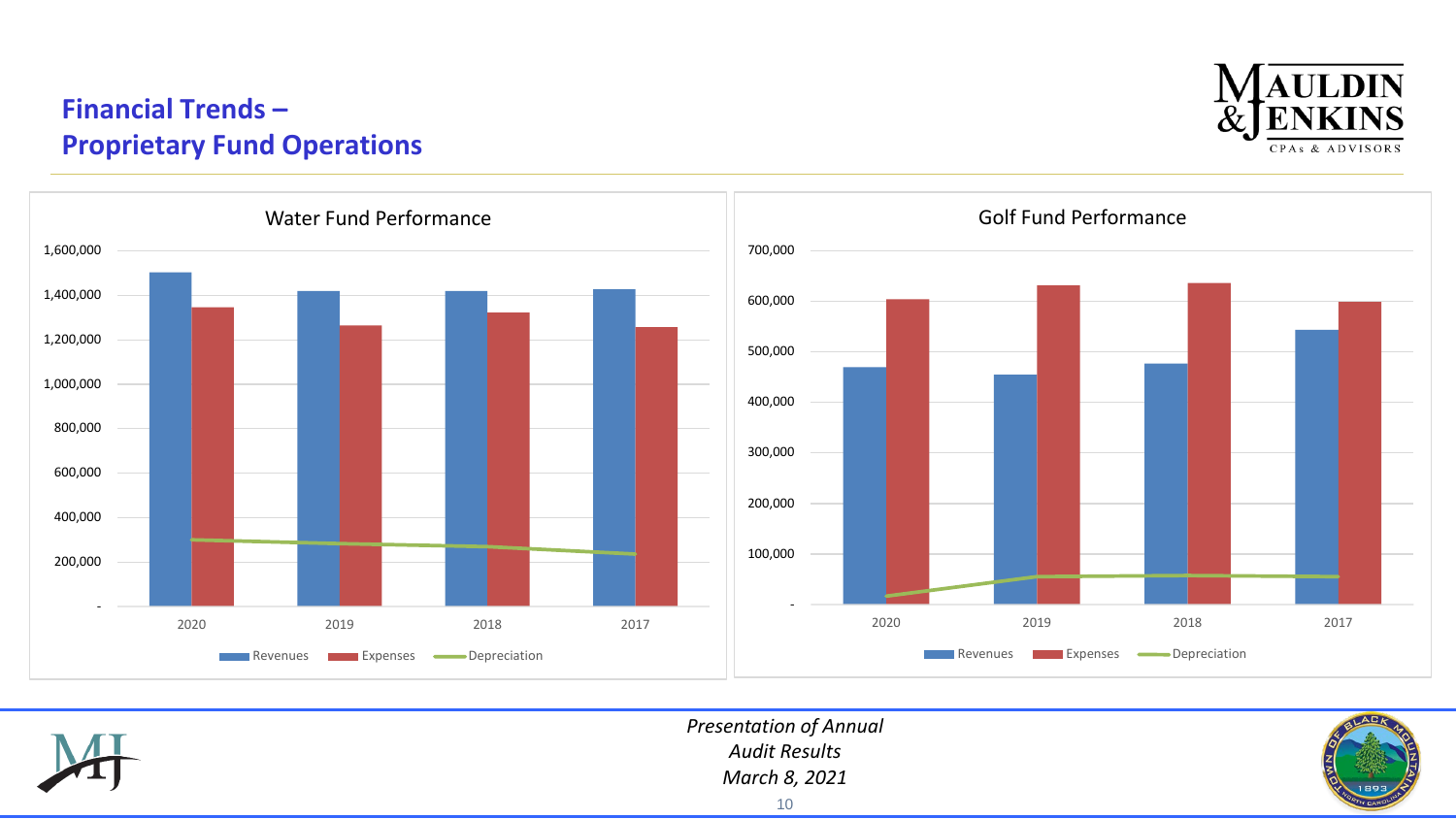### **Financial Trends – Proprietary Fund Cash Flows**

|                                                           | Water<br><b>Fund</b> |            | <b>Golf Course</b><br><b>Fund</b> |            |
|-----------------------------------------------------------|----------------------|------------|-----------------------------------|------------|
|                                                           |                      |            |                                   |            |
| <b>CASH FLOWS FROM OPERATING ACTIVITIES</b>               |                      |            |                                   |            |
| Receipts from customers and users                         | \$                   | 1,516,946  | \$                                | 466,007    |
| Payments to suppliers                                     |                      | (551, 318) |                                   | (114, 481) |
| Payments to employees                                     |                      | (436, 242) |                                   | (331,016)  |
| Net cash provided by operating activities                 |                      | 529,386    |                                   | 20,510     |
| CASH FLOWS FROM NON-CAPITAL FINANCING ACTIVITIES          |                      |            |                                   |            |
| Transfers to other funds                                  |                      | (618, 668) |                                   | (8, 125)   |
| Repayment of interfund loans from other funds             |                      | 377,542    |                                   |            |
| Other receipts                                            |                      | 1,551      |                                   |            |
| Net cash used in non-capital financing activities         |                      | (239, 575) |                                   | (8, 125)   |
| CASH FLOWS FROM CAPITAL AND RELATED FINANCING ACTIVITIES  |                      |            |                                   |            |
| Purchase of capital assets                                |                      | (188, 842) |                                   | (21, 872)  |
| Principal and interest payments on long-term debt         |                      | (250, 411) |                                   |            |
| Other                                                     |                      | 33,524     |                                   |            |
| Net cash used in capital and related financing activities |                      | (405, 729) |                                   | (21, 872)  |
| Net increase (decrease) in cash for period                |                      | (115, 918) | Ş                                 | (9,487)    |



| Net Position as of June 30, 2020 |                   |           |                  |           |  |  |  |
|----------------------------------|-------------------|-----------|------------------|-----------|--|--|--|
|                                  | <b>Water Fund</b> |           | <b>Golf Fund</b> |           |  |  |  |
| Net investment in capital assets | S.                | 5,036,110 | S                | 709,721   |  |  |  |
| Unrestricted                     |                   | 182,725   |                  | (637,082) |  |  |  |
| Total net position               |                   | 5,218,835 |                  | 72,639    |  |  |  |

| Net Position as of June 30, 2019 |                   |           |                  |            |  |  |  |
|----------------------------------|-------------------|-----------|------------------|------------|--|--|--|
|                                  | <b>Water Fund</b> |           | <b>Golf Fund</b> |            |  |  |  |
| Net investment in capital assets | $\varsigma$       | 4,963,574 |                  | 704,495    |  |  |  |
| Unrestricted                     |                   | 748,964   |                  | (489, 195) |  |  |  |
| Total net position               |                   | 5,712,538 |                  | 215,300    |  |  |  |

 $\Delta\phi$  and  $\Delta\phi$ 



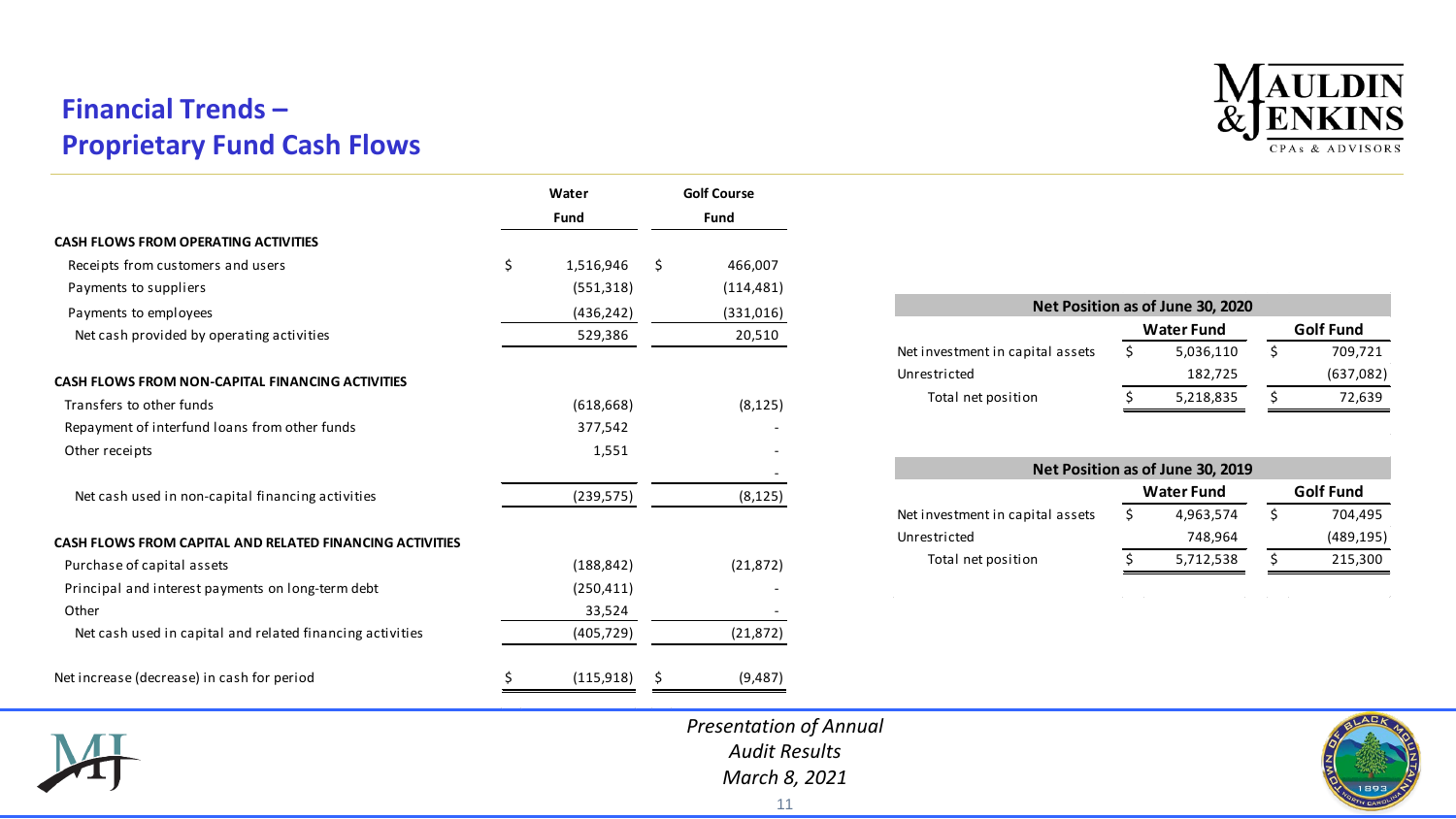

### **Comments & Other Matters**

#### ■ Recommendations in Management Letter

#### **Purchasing Manual**

During our documentation of the controls surrounding the accounts payable and expenditures, the Town does not have a current purchasing manual that defines restrictions on purchasing of goods or services from governing body members, employees, or other suppliers that would create a conflict of interest. As a recipient of Federal funding, the Town should have a formal policy in place that addresses such items and we recommend the Town updates or amends its current purchasing policy to ensure that these items are addressed.

#### **Vendor Master File Reviews**

The Town does not currently review or actively maintain the Town's vendor master file. In accordance with a sound internal control environment and as a mitigating internal control due to the small size of the Town's staff, we recommend the Town periodically review the master file for any unusual or suspicious vendors, as well as to remove any authorized vendors which the Town no longer wishes to do business.



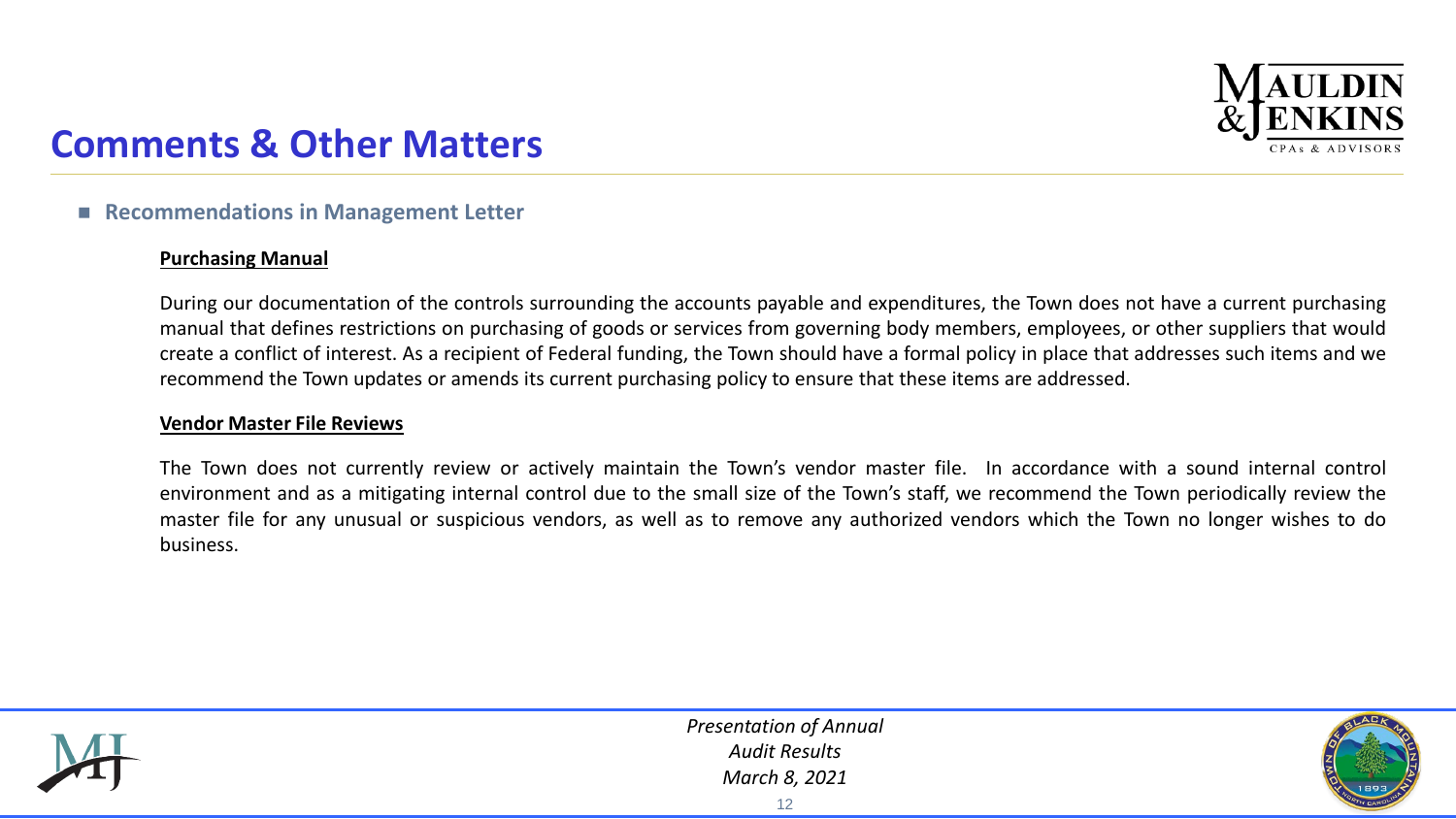

## **Comments & Other Matters (Continued)**

#### ■ Recommendations in Management Letter (Continued)

#### **Information Technology Monitoring Controls**

In today's Information Technology environment entities can outsource many areas of its operations, including all or part of any service, process or system operation. Outsourcing of technology-related services may improve quality, reduce costs, and strengthen controls. The decision to outsource should fit into an entity's overall strategic plan and the Town's objectives, and the degree of oversight and review of outsourced activities should depend on the criticality of the service, process or system to the entity's operation. We recommend that the Town develop a comprehensive vendor risk management process to govern their third party service provider relationships. This process should include risk assessment, selection of service providers, contract review, and regular monitoring of service providers. Outsourced relationships should be subject to the same risk management, security, privacy, and other policies that would be expected if the entity were conducting these activities in-house. At least annually, the Board of Aldermen should ensure an independent review of the entity's vendor risk management process occurs.



*Presentation of Annual Audit Results March 8, 2021*

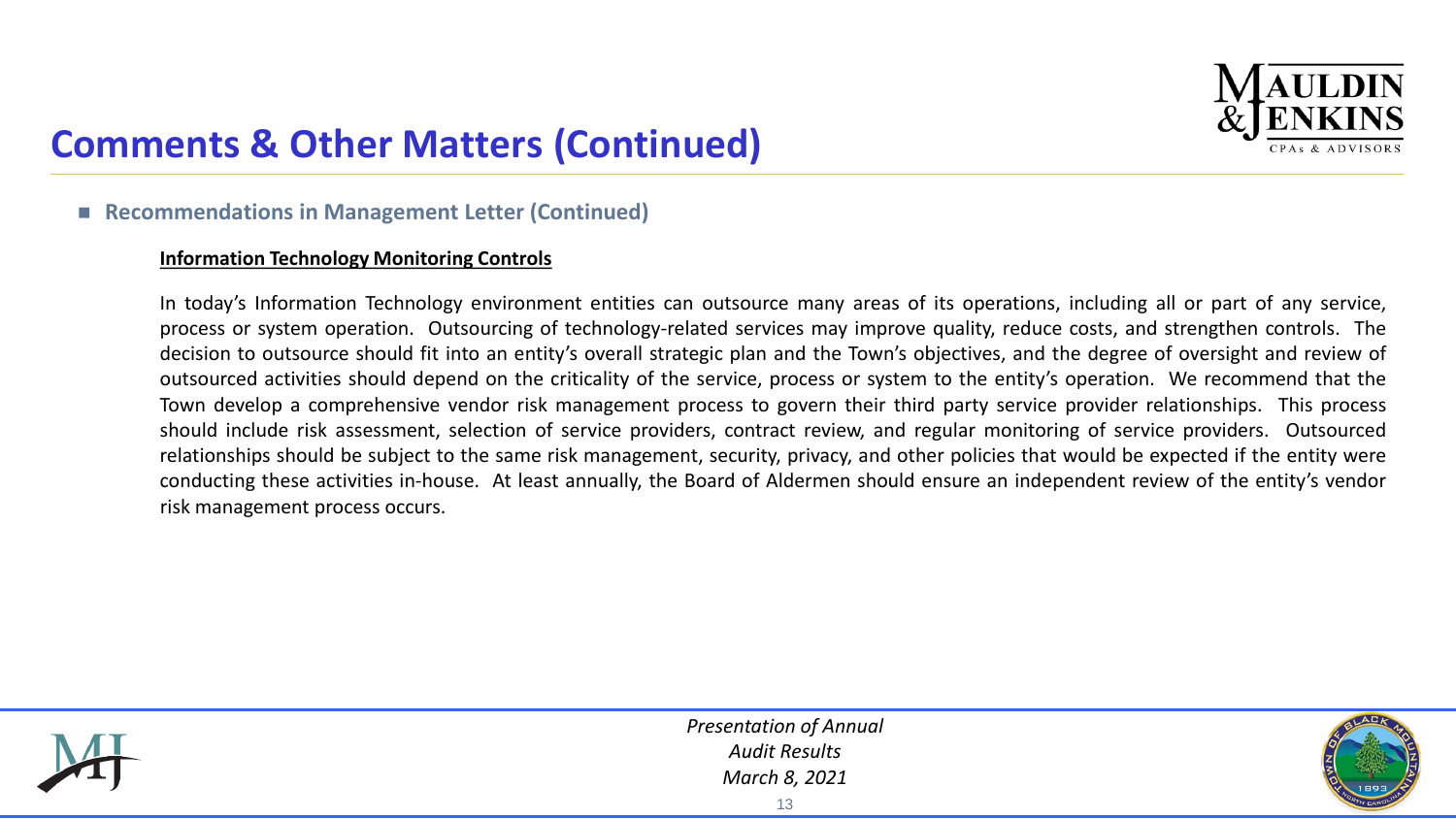

## **Comments & Other Matters (Continued)**

#### ■ New GASB Pronouncements for Future Years

- GASB Statement No. 84, *Fiduciary Activities*, is applicable for the Town's fiscal year ended June 30, 2021. The Town currently reports one (1) agency fund that will need to be re-examined under the new standard and determinations will need to be made whether this fund can remain an agency fund (renamed a "custodial fund" under the new standard) or if the activity of the fund needs to be brought into the Town's other governmental funds. The focus will be on (1) whether the Town is controlling the assets of the fiduciary activity and (2) the beneficiaries with whom the fiduciary relationship exists. All fiduciary funds will require a statement of changes in fiduciary net position.
- GASB Statement No. 87, *Leases,* will require all lease agreements to be recorded as a liability under full accrual accounting. Many of these leases were previously considered operating leases and payments were expensed as incurred with no liability accrued. Applicable for June 30, 2022.
- GASB Statement No. 96, *Subscription Based Information Technology Arrangements*, or "SBITAs", incorporates much of the guidance contained in Statement No. 87 and applies that guidance to arrangements where the Town is, in essence, leasing IT assets. This Statement will require all SBITAs to be recorded as a liability under full accrual accounting with an offsetting right-to-use asset. Applicable for June 30, 2023.

#### **Other Matters Currently Being Considered by GASB**

- Financial reporting model (Changes in accounting for governmental funds)
- Revenue and Expense Recognition
- Other Footnote Disclosures



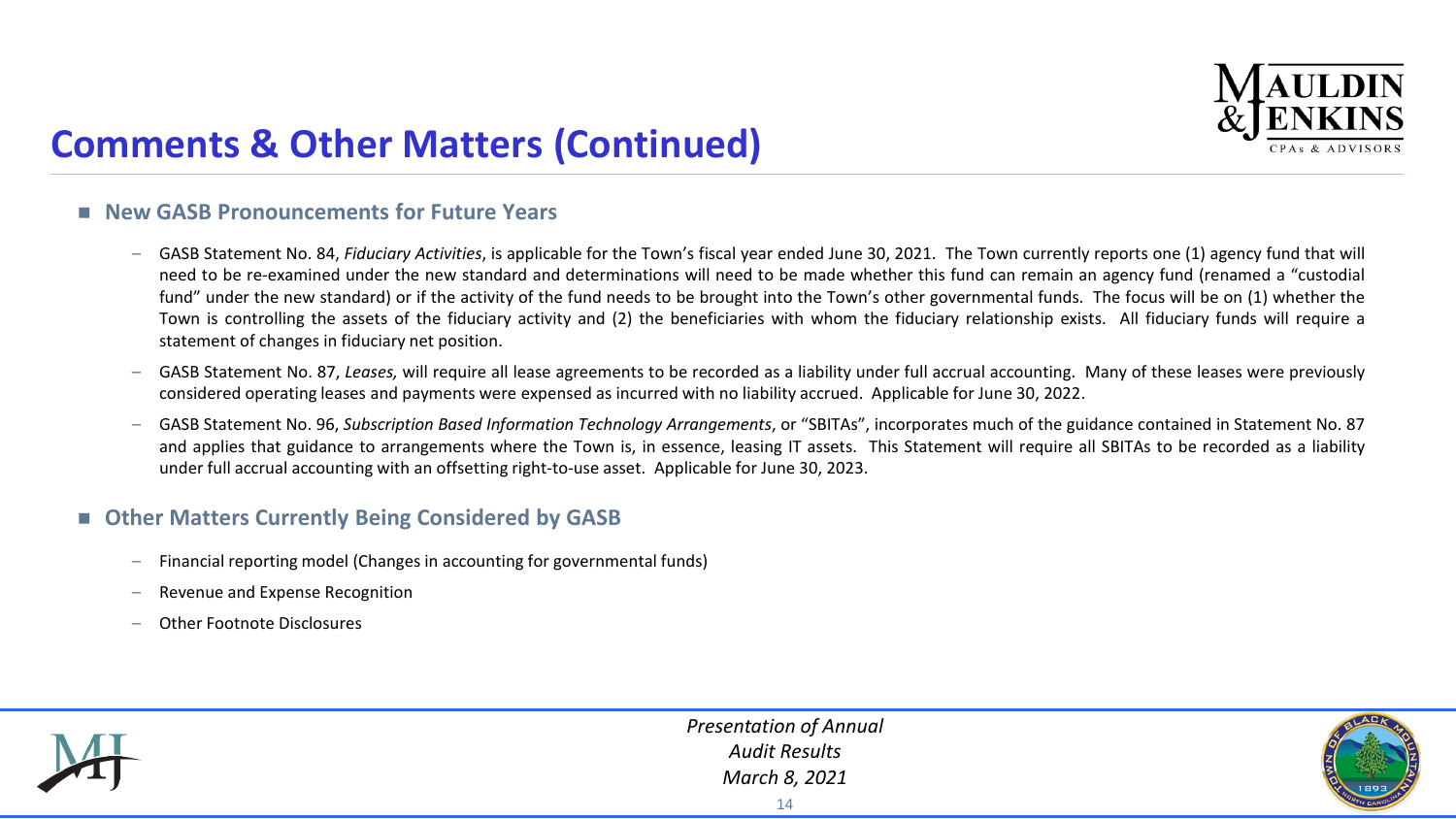

## **Comments & Other Matters (Continued)**

#### **Federal Actions Related to COVID-19**

- CARES Act Passed in Spring 2020
	- Coronavirus Relief Funds (CRF)
	- Compliance Supplement Addendum released by OMB in late December 2020
- Consolidated Appropriations Act, 2021
	- Includes year-long extension of the December 30 deadline to spend the \$150 billion provided under the CARES Act CRF for state and local governments
- Compliance Considerations
	- Lots of FAQs issued by all Federal department / agencies
	- Additional guidance from the State of North Carolina
	- Significant FFATA reporting requirements





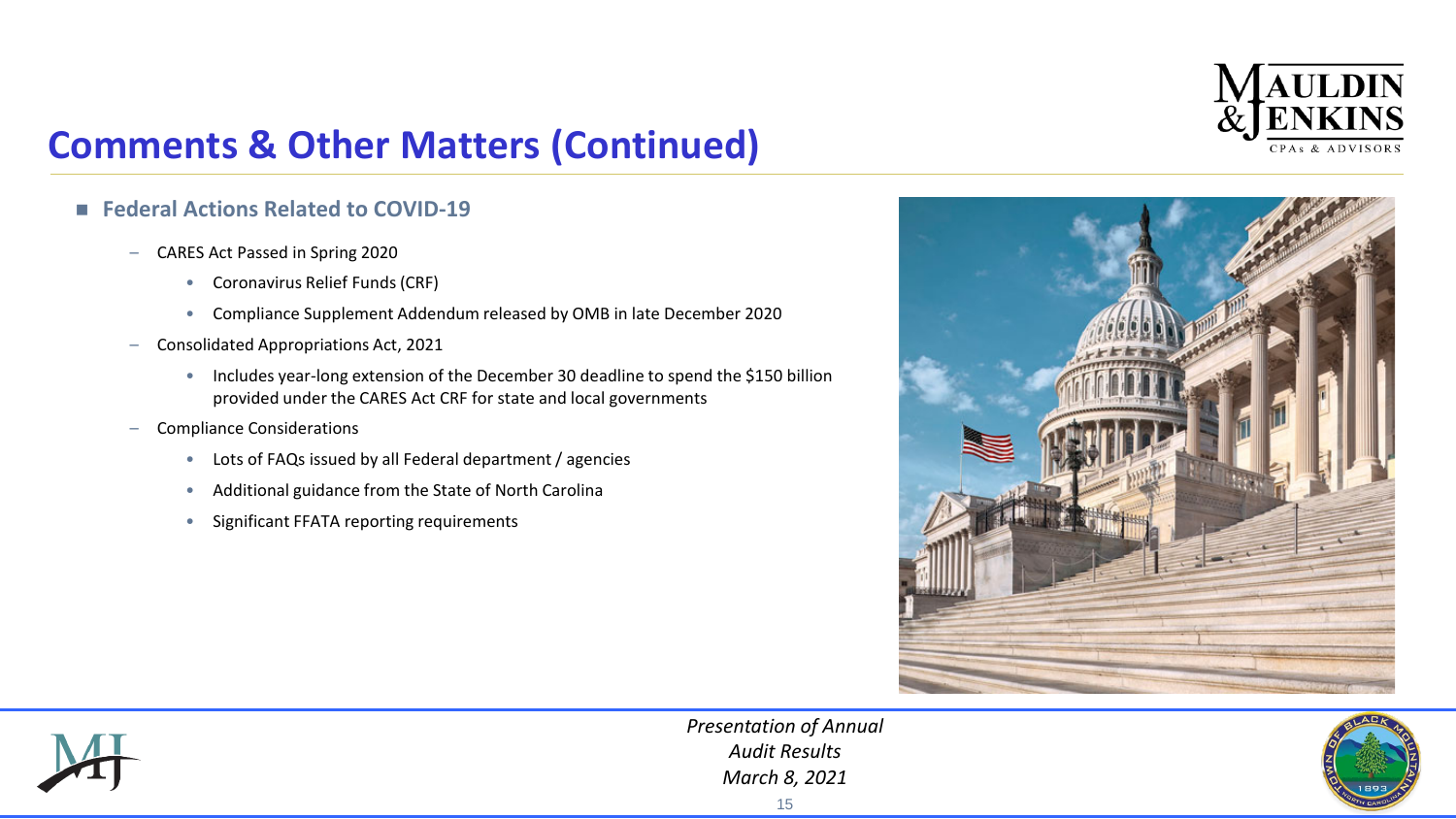

### **Free Client CPE!**

#### **FREE QUARTERLY CONTINUING EDUCATION AND NEWSLETTERS FOR GOVERNMENTAL CLIENTS**

**Free Continuing Education.** We provide free quarterly continuing education for all of our governmental clients. Each quarter we pick a couple of significant topics tailored to be of interest to governmental entities. In an effort to accommodate our entire governmental client base, we offer the sessions several times per quarter at a variety of client provided locations resulting in greater networking among our governmental clients. Examples of subjects addressed in the past few quarters include:

- CAFR Preparation GASB Updates Grant Accounting Processes and Controls GASB 68 (Pensions) GASB 75 (OPEB)
- Internal controls over revenue and cash receipting and accounts payable, payroll, and cash disbursements
- CARES Act (ARRA) information, issues and updates Single audits for auditees
- Collateralization of Deposits and Investments Internal Controls over Accounts Payable, Payroll and Controls
- Policies and Procedures Manuals Segregation of Duties GASB 87 (Leases)
- Data Security and General Information Technology Controls and Best Practices

**Communication.** In an effort to better communicate our free continuing education plans and newsletters, please email Paige Vercoe at pvercoe@mjcpa.com (send corresponding copy to tlyons@mjcpa.com), and provide to her individual names, mailing addresses, email addresses and phone numbers of anyone you wish to participate and be included in our database.